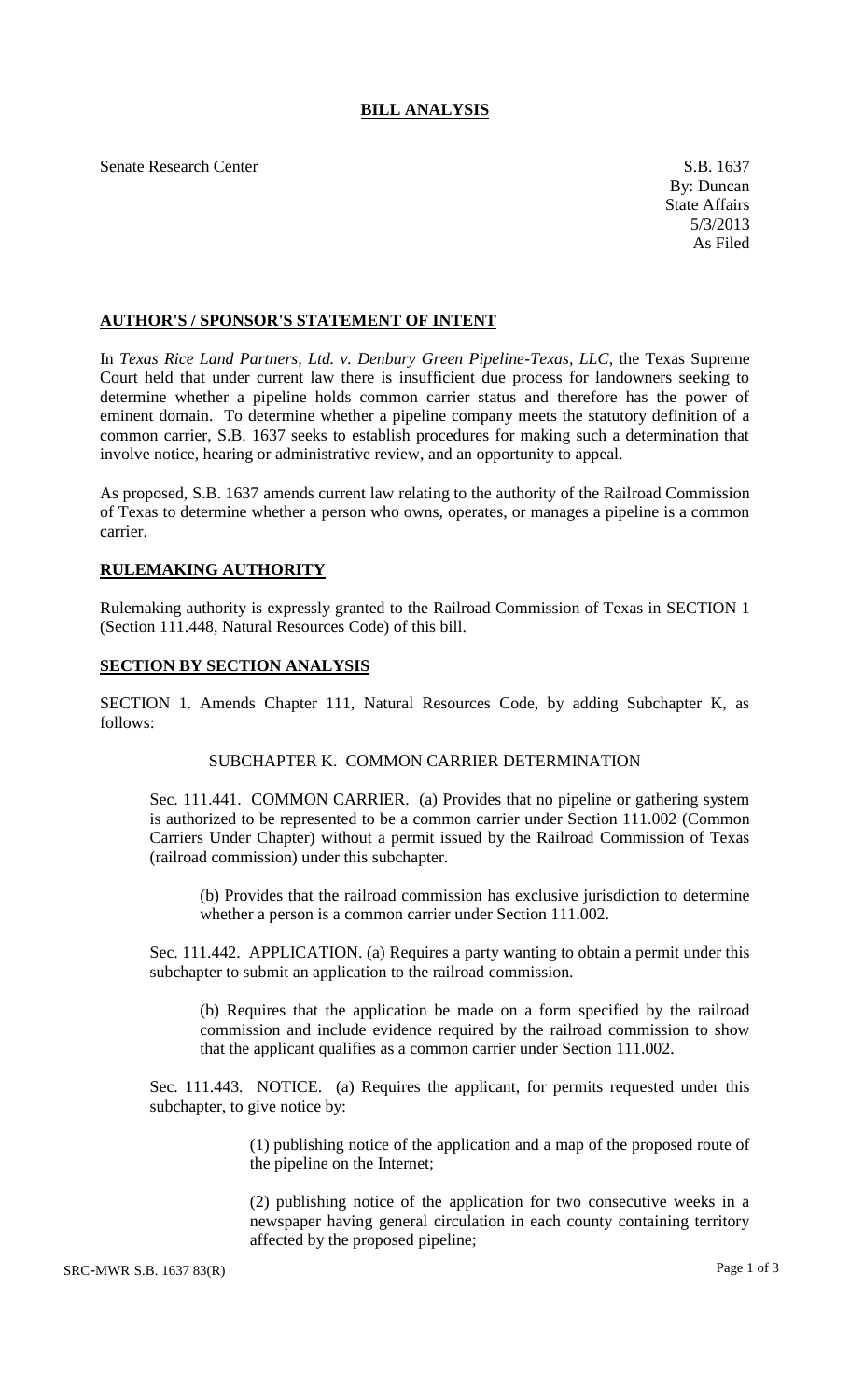(3) mailing notice of the application to all landowners along the proposed route of the pipeline; and

(4) mailing or delivering notice of the application to each affected county and municipality along the proposed route of the pipeline.

(b) Requires that proof of publication and affidavits attesting to the notice requirements be filed with the railroad commission.

(c) Requires that, at a minimum, the notice include:

(1) a description of the point of origin and point of destination of the pipeline;

(2) a list of the counties and municipalities in which the pipeline is proposed to be located;

(3) the Internet address required under Subsection (a); and

(4) a description of the procedure for protesting the request, including the deadline provided under Section 111.444.

Sec. 111.444. PROTESTS. (a) Authorizes a landowner, county, municipality, or railroad commission staff to file a protest with the railroad commission.

(b) Requires that all protests be filed not later than the 20th day after the date of notice under Section 111.443.

Sec. 111.445. HEARING. (a) Requires the railroad commission to set a date, time, and place for a hearing not later than the seventh day after the protest deadline date provided under Section 111.444.

(b) Requires that the hearing be held not earlier than the 30th day and not later than the 45th day after the protest deadline date.

(c) Requires the railroad commission to serve notice of the hearing date, time, and place to the applicant and to all parties filing protests.

Sec. 111.446. ADMINISTRATIVE REVIEW. Authorizes an application under this subchapter to be approved by a hearings examiner without a hearing under the following conditions:

(1) at least 30 days have passed since the completion of all notice requirements;

(2) no party has filed a protest with the railroad commission;

(3) the railroad commission staff has reviewed the application and has stipulated that there are no disputed issues of fact or law; and

(4) the hearings examiner finds that no hearing is necessary and that administrative review is warranted.

Sec. 111.447. PROPOSAL FOR DECISION; COMMISSION ORDER. (a) Requires the hearings examiner, not later than the 20th day after the date of the hearing conducted under Section 111.445 or a determination of administrative review under Section 111.446, to issue a proposal for decision containing findings of fact and conclusions of law. Requires that the proposal for decision be served on each commissioner and all parties.